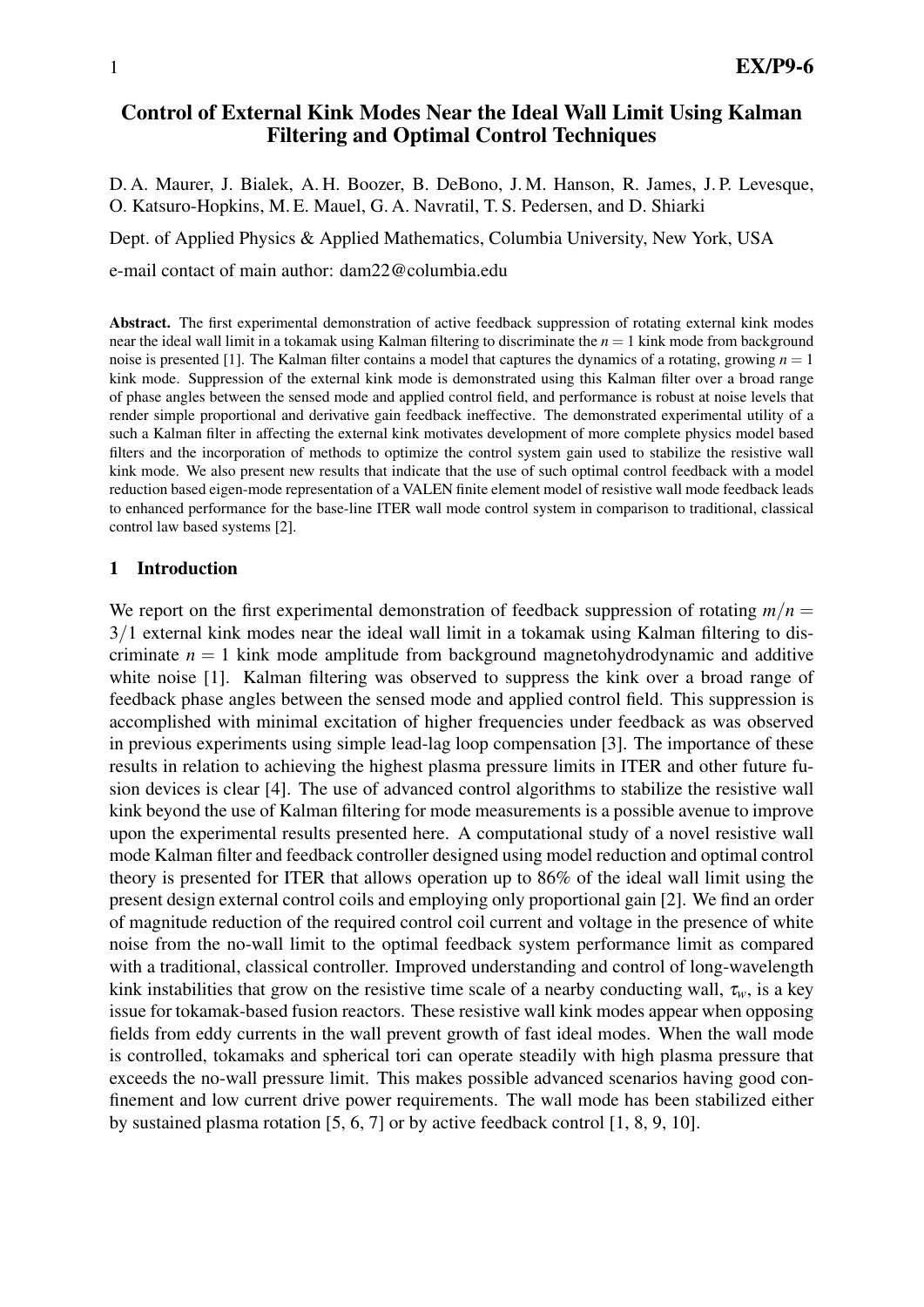### 2 HBT-EP Kink Mode Control System

The HBT-EP experiment incorporates a segmented, close fitting wall made from alternating stainless steel and aluminum sections (see Fig. 1). The wall sections may be independently positioned in the minor radial direction between  $r = 15$  cm and  $r = 23$  cm. Each of the 10 toroidal locations has either a pair of stainless steel shells or a pair of aluminum shells. The aluminum shells are 1.4 cm thick and have an eddy current decay time of 60 msec. By contrast, the stainless steel shells have a thickness of 0.2 cm and an eddy current decay time of 300 µsec. In the presence of such a conducting wall, external kink instabilities that would otherwise grow on the Alfvenic time-scale  $\tau_A$  grow instead



*FIG. 1: HBT-EP plasma, conducting wall, and control system geometry showing location of magnetic sensors and control coils.*

on the wall's eddy current decay time-scale  $\tau_w$ . It is these slowly growing wall kink modes that are amenable to feedback control due to there reduced growth rates. HBT-EP's mode control feedback system employs an array of twenty poloidal magnetic pickup coils as sensors, and twenty pairs of radial magnetic coils serve as actuators. Both the sensor and control coils are well-coupled to the plasma, by virtue of being mounted on thin, stainless steel walls that can be positioned up to 1 cm from the plasma surface. Coupling between the sensor and control coils is minimal because nearby control-sensor pairs apply and detect mutually orthogonal magnetic fields. Figure 1 also shows the arrangement of control and sensor coils on the stainless steel shells.

The control and sensor coils are divided into four independent feedback loops, each consisting of five sensor coils and control coil pairs driven by a field-programmable gate array (FPGA) controller. The coils in each feedback loop are spaced evenly in the toroidal direction at the same fixed poloidal angle. RC filtering is used to partially integrate the sensor coil signals and remove quasi-dc offsets before the signals are sent to the FPGA digital controller (see Fig. 2). Audio frequency range power amplifiers following the FPGA can drive a maximum of 5 Amperes at 5 kHz in each control coil pair. The FPGA controllers contain programmable arrays of semiconductor logic and memory blocks. They provide a platform for parallelized hardware implementation of control algorithms and are capable of operating at low latencies. The control algorithm presently in use executes with total latency of 12  $\mu$ sec, with a sample rate of 5  $\mu$ sec.

For previous feedback studies, an algorithm with spatial and temporal filtering was implemented on the FPGAs [3]. The spatial filter used a discrete Fourier transform (DFT) to separate a toroidal  $n = 1$  mode from any  $n = 0$ and  $n = 2$  activity, and to apply a rotation operator that allowed for arbitrary adjustments in the spatial phasing of the feedback magnetic field. The temporal filter applied corrections to the open-loop hardware transfer function using a second order, phase lead-lag compensator. These filters are retained for present work, with



*FIG. 2: Physical arrangement of one of four feedback control loops showing layout of the sensor coils (blue), control coil pairs (green), and analog and digital control circuitry.*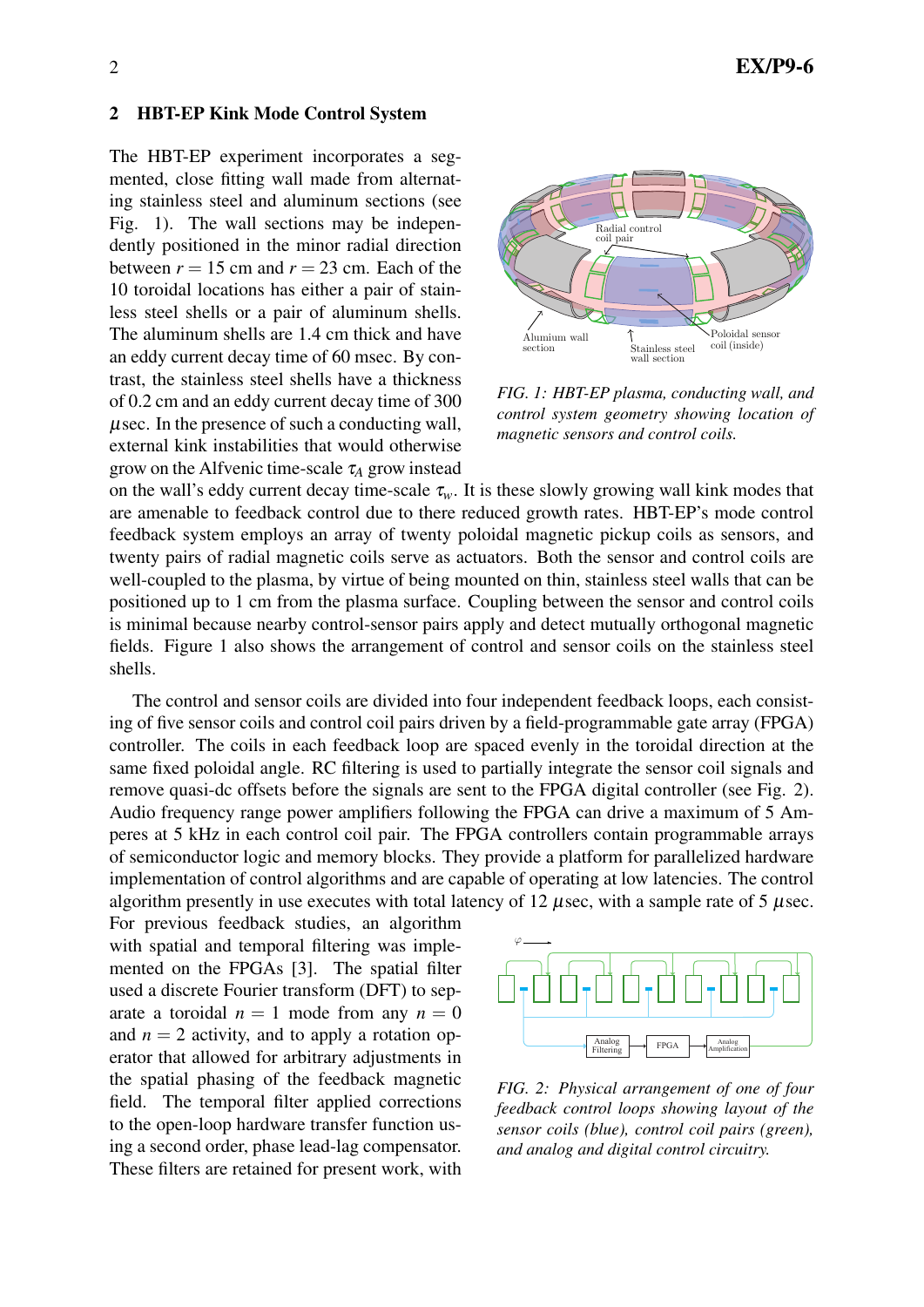the second order temporal filter broken into two first order filters of the form,  $y_i = a_0 x_i +$  $a_1x_{i-1} + b_1y_{i-1}$ . Here, the filtered output  $y_i$  at time step *i* is given in terms of an input  $x_i$  and the value of the filter's input and output at the previous time step. The algorithm is augmented with a Kalman filter in order to discriminate the unstable plasma mode from background noise and other MHD activity.

Kalman filtering has several advantages over traditional frequency domain filtering. It is designed in the time domain, and a linear model of the system of interest is incorporated in to the filter. Physics models and measurement capabilities exist for many systems, but both the model and measurements may be limited in their ability to fully characterize the state of the system by noise or lack of completeness. The Kalman filter provides a way of comparing available measurements with the output of a model in real time to estimate the actual state of the system. The system states estimated for the HBT-EP Kalman filter are the cosine and sine components of the polodial magnetic field of a rotating, growing  $n = 1$  kink mode. The system model used is that of a growing, rotating mode which advances the state of a mode rotating at a fixed angular rotation rate  $\omega$  and growth rate  $\gamma$  [1]. The Kalman filter advances the model, adjusting its internal model for the amplitude and phase of the mode based on the measured inputs. This model is based upon a simplified limit of the more detailed physics description of rotating kink modes developed and used to understand MHD spectroscopy experiments on HBT-EP [11].

#### 3 Kink Mode Kalman Filtering Experiments

In order to study the efficacy of Kalman filter feedback on external kink modes, current driven kinks were excited in HBT-EP by ramping the plasma current. When the current ramp is sufficiently steep, the current density profile becomes very broad with a large edge current density.

Under these conditions, rotating external kink modes that are resonant with a rational *q*-surface just outside of the plasma are observed. The rotation rate of the modes is near 5 kHz, their growth rate is about 2–3 msec−<sup>1</sup> , and they are believed to be near the ideal wall stability limit [11, 12]. Feedback with the Kalman filter algorithm was observed to both suppress and excite the magnetic fluctuations of the mode according to the spatial phasing ∆Φ*<sup>f</sup>* of the applied field relative to that of the mode. To produce the phase-frequency plot in Fig. 3, the feedback phase angle was scanned in 10◦ increments, and three discharges were made for each setting. Fluctuations measured by a poloidal sensor coil were then Fourier analyzed and averaged together by phase angle. The results show clear regions of excitation and suppression in the 5 kHz band, separated in ∆Φ*f*-space by 180◦ . No significant excitation of frequencies above



*FIG. 3: Frequency spectrum of poloidal field fluctuations in arbitrary units as a function of the phase angle between feedback and the measured*  $n = 1$ *mode. Feedback may be phased to either suppress or excite the mode near 5 kHz, but the Kalman filter prevents excitation at higher frequencies.*

8 kHz was observed at any setting of the feedback phase angle.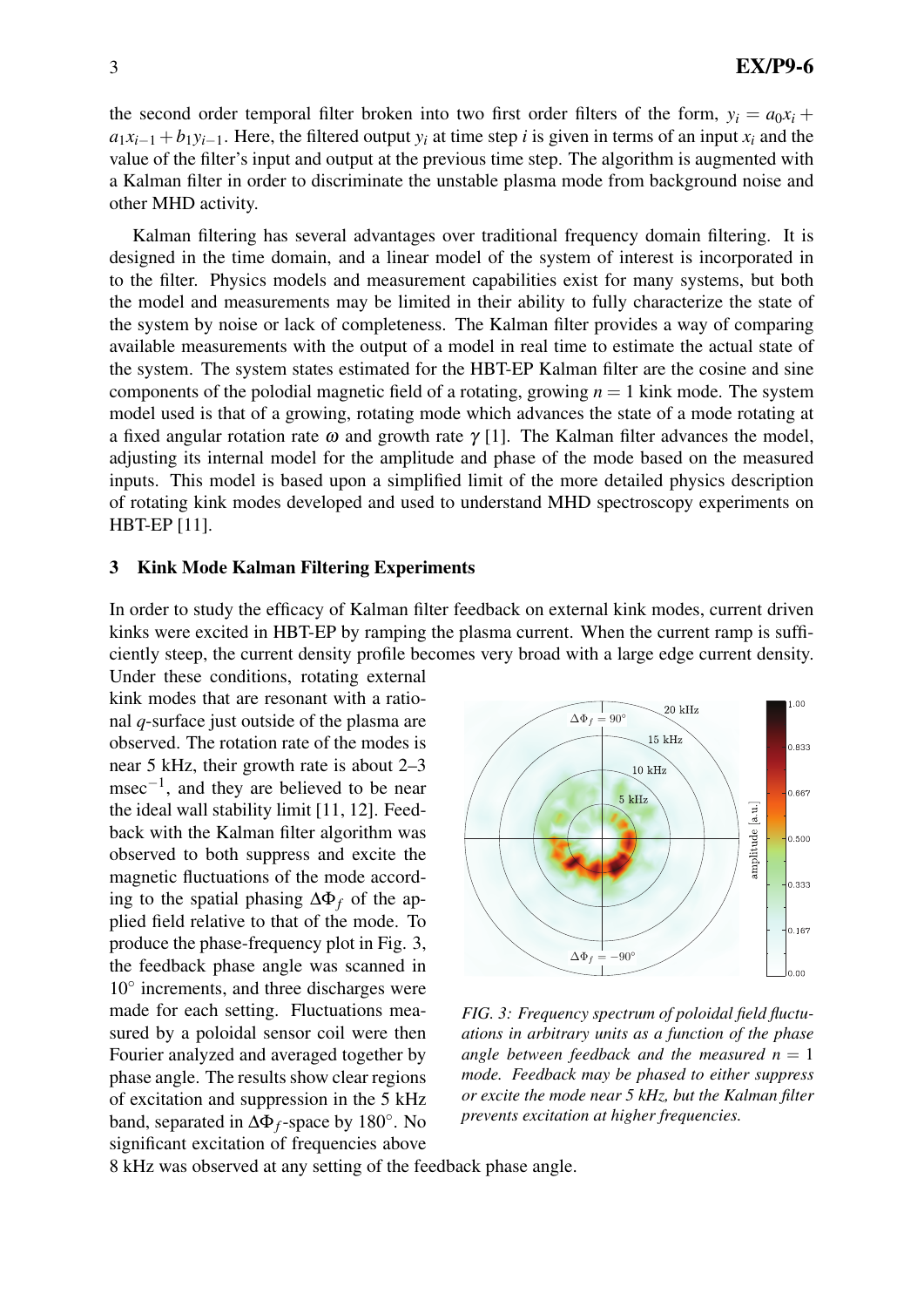

*FIG. 4: Adding Gaussian noise to the*  $n = 1$  *mode calculated by the FPGA algorithm showcases the Kalman filter's noise removal capability. Plot a) shows a simulation of the n* = 1 *cosine mode as calculated in the DFT step in the algorithm (black) summed with the Gaussian noise (gray). Plots b) and c) show one of five FPGA outputs to the control coils in the added noise experiments for algorithms with and without the Kalman filter, phased to excite the mode.*



*FIG. 5: A comparison of the frequency spectrum of the poloidal field for added noise experiments, for feedback off (solid), Kalman filter mode ID feedback (dotted), and n = 1 mode ID feedback (dashed) discharges. Plots a) and c) show suppression and excitation experiments with no added noise. Plots b) and d) show the suppression and excitation cases with extra noise added to the feedback algorithms. With the added noise, the algorithm without the Kalman filter loses its ability to suppress and excite the mode, while the Kalman filter algorithm does not.*

In order to demonstrate the Kalman filter's ability to produce reliable estimates of the modes amplitude and phase with noisy inputs, additional noise was mixed with the sensor coil measurements in the feedback algorithm. The noise had an approximately Gaussian probability distribution with zero mean and a flat frequency spectrum. It was introduced after the Discrete Fourier Transform DFT stage in the algorithm, effectively adding a random amplitude and phase to the measured  $n = 1$  mode. The amplitude of the added noise was chosen so that its RMS level was close to that of the signals from the sensor coils. Fig. 3. shows a calculation of the cosine component of the  $n = 1$  mode with the added noise and example output from the feedback algorithm with and without the Kalman filter. When the Kalman filter is absent from the feedback algorithm, the spatial and temporal filters remain; this case is referred to as " $n = 1$  mode ID." Fig. 5 shows the shot-averaged frequency response in the sensor coils for the Kalman filter and  $n = 1$  mode ID algorithms with and without any added noise. Without any extra noise, the performance of both filters in exciting and suppressing fluctuations near 5 kHz is comparable. When the noise is added, however, the Kalman filter algorithm retains its ability to excite and suppress the mode, while the  $n = 1$  mode ID algorithm does not.

In summary, suppression and excitation of the external kink mode using a Kalman filter has been demonstrated. The Kalman filter estimates the amplitude and phase of an  $n = 1$  instability using a simple model of a growing, rotating mode. Using the Kalman filter prevents excitation at frequencies higher than that of the unstable mode, and the ability of the Kalman filter algorithm to suppress and excite the mode is not affected by presence of noise at amplitudes that disrupt proportional gain only feedback.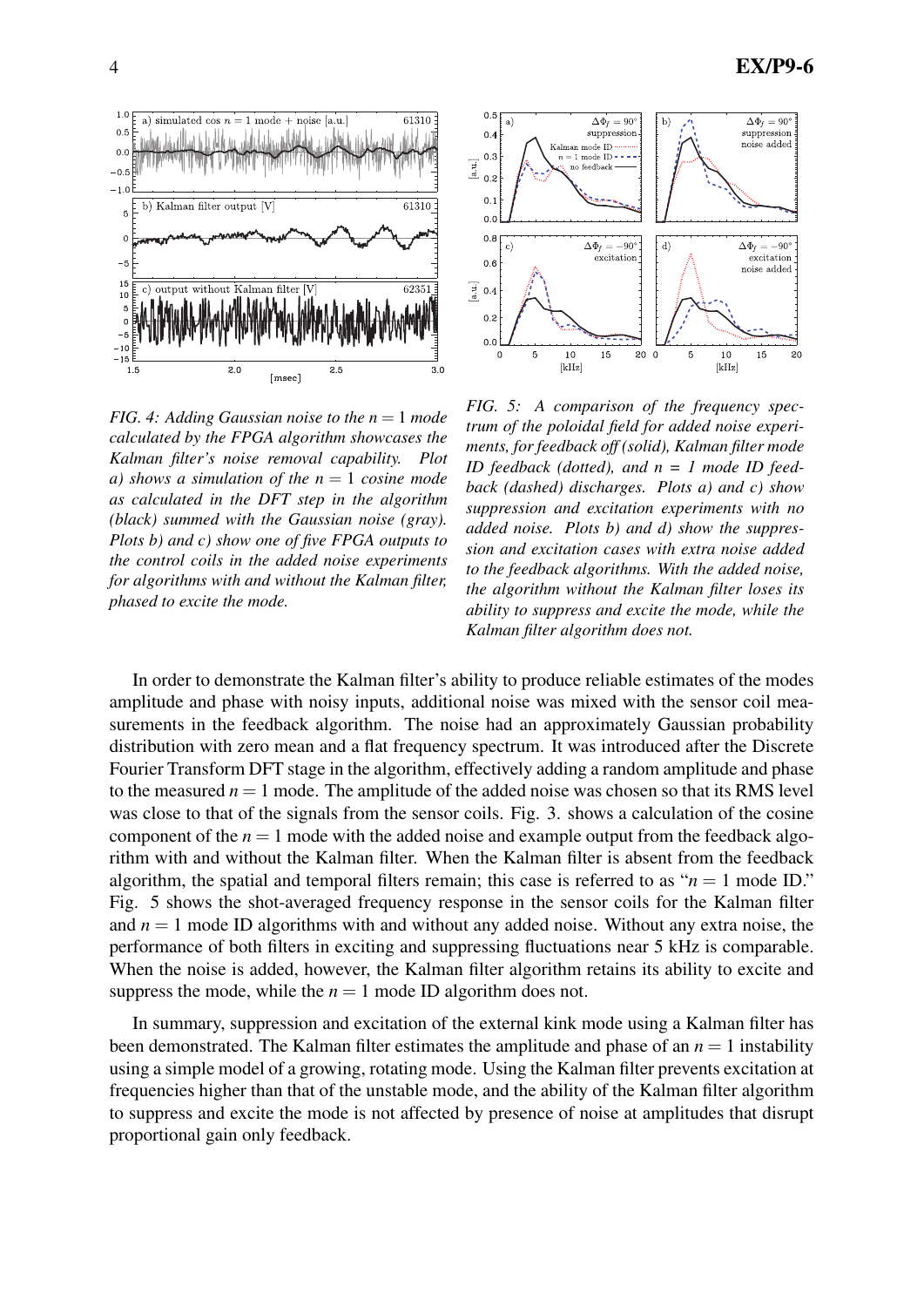## 4 Optimal Controller Design for Kink Mode Feedback

While theory, modeling, and experiments have established the effectiveness of magnetic control coils for wall mode feedback stabilization, and recent HBT-EP experiments have demonstrated the usefulness of Kalman filtering in suppressing the RWM in the presence of noise [1], the optimization of these systems to enhance plasma performance further while minimizing feedback power requirements is an ongoing challenge. One path to further enhancement of control system performance is via the use of so-called optimal control theory. Optimal control theory calculation of the feedback gain of the system in addition to the use of Kalman filtering for state estimation can lead to improved system performance over simple proportional-derivative (PD) feedback schemes. In addition, the simple system model of a growing, rotating kink mode used in the HBT-EP Kalman filter experiments can be further refined to include a more exact physics model of the plasma-wall-control coil system leading to better state estimation and hence improved feedback performance.

To date, optimal control theory has been applied to the RWM stabilization problem in DIII-D [13, 14]. There a simple analytic model of the plasma, wall, sensor and feedback coil system was used to describe the system state-space of the DIII-D tokamak similar to that used in the HBT-EP Kalman filtering experiments [1]. The stabilized fluctuation and control signal level are found to be of the order of the noise level in steady state. The approach taken here [2] differs in that it starts with the high dimensional intrinsic state-space structure of the VALEN circuit equations [15] and using standard model reduction techniques derives a quantitative low order model using a balanced realization [16] and matched dc gain truncation. An optimal observer is then designed in the form of a Kalman filter. The Kalman state estimate output is used as the feedback signal to the controller. Optimal control theory is then used to calculate controller parameters that simultaneously minimize a cost functional that is quadratic in the control coil currents and voltages. The optimal observer and controller are both designed in the presence of sensor white noise. Model reduction, in this context, attempts to preserve the relevant dynamic and stability properties of the full model state-space system in a useful low dimensional state approximation. This is important and useful, in that typical controller design complexity is of similar order to the size of the model used to describe the system, and for real-time numerical controller design small order models are required for practical implementation. Note that the HBT-EP Kalman filter described above was a very simple  $2 \times 2$  matrix system with essentially two modes. Using these techniques [2] we have reduced our large finite element VALEN model which typically consists of ∼3000 eigenmodes down to a minimum of 8 modes using a balanced realization that weights the modes according to their importance to the system input/output map. A matched dc gain truncation is then used to eliminate high frequency modes unnecessary to model the dominant system response poles. An optimal controller and Kalman filter was designed for this reduced, 8 mode model of ITER. The results of using this controller and Kalman filter led to both higher plasma pressure performance and reduction of required control power levels for stabilization to a few megawatts as seen in Fig. 6. The power requirements for stabilization in steady state are based on the assumption that the ITER noise level is 10 G. Sensitivity of the required power to stabilize the RWM to this noise level can simply be scaled as the square of the ratio of the noise amplitudes.

These optimal control and Kalman filtering techniques will have significant benefits if incorporated into the ITER wall mode control system to enhance high beta burning plasma performance. The challenge of finding an appropriate method to reduce the VALEN state-space for the purpose of designing a real-time observer and controller was successfully solved using balanced realization and matched dc gain truncation techniques. An optimal controller and ob-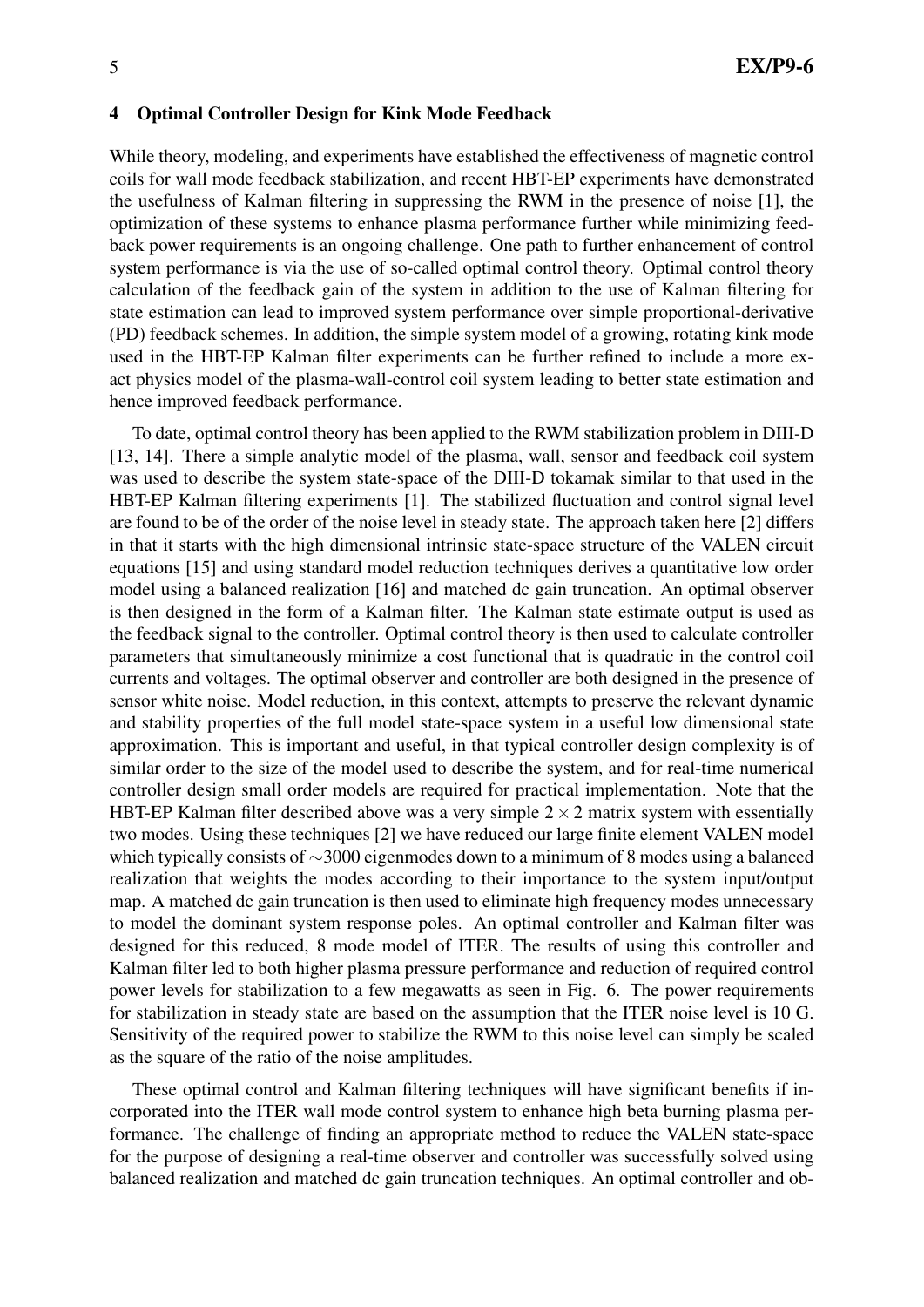

*FIG. 6: (Left) Growth rate,* γ*, as a function of* β*<sup>N</sup> for feedback calculations using full VALEN model with PD control, reduced order optimal control and the wall mode open loop growth rate [2]. (Right) Control coil current, voltage and power required to stabilize the wall mode as a function of*  $β_N$  *using optimal control. The ideal wall limit of*  $\beta_N = 3.5$  *is calculated for a VALEN model of ITER without blanket modules.*

server designed based on a reduced order VALEN model not only requires considerably less power to operate in steady state with ambient measurement white noise, as was expected, but it also stabilized the RWM for significantly higher plasma pressure values than the classical simple PD type controller. Optimal control offers significant benefits for the control of the RWM and the enhancement of the pressure limits of ITER burning plasmas.

Supported by the U. S. Department of Energy Grant DE-FG02-86ER53222.

## References

- [1] J. M. Hanson, B. D. Bono, R. W. James, J. P. Levesque, M. E. Mauel, D. A. Maurer, G. A. Navratil, T. S. Pedersen, and D. Shiraki, *Physics of Plasmas* 15, 080704 (2008).
- [2] O. Katsuro-Hopkins, J. Bialek, D. Maurer, and G. Navratil, *Nuclear Fusion* 47, 1157 (2007).
- [3] A. J. Klein, D. A. Maurer, T. S. Pedersen, M. E. Mauel, G. A. Navratil, C. Cates, M. Shilov, Y. Liu, N. Stillits, and J. Bialek, *Physics of Plasmas* 12, 040703 (2005).
- [4] T. Hender, J. Wesley, J. Bialek, A. Bondeson, A. Boozer, R. Buttery, A. Garofalo, T. Goodman, R. Granetz, Y. Gribov, O. Gruber, M. Gryaznevich, G. Giruzzi, S. Günter, N. Hayashi, P. Helander, C. Hegna, D. Howell, D. Humphreys, G. Huysmans, A. Hyatt, A. Isayama, S. Jardin, Y. Kawano, A. Kellman, C. Kessel, H. Koslowski, R. L. Haye, E. Lazzaro, Y. Liu, V. Lukash, J. Manickam, S. Medvedev, V. Mertens, S. Mirnov, Y. Nakamura, G. Navratil, M. Okabayashi, T. Ozeki, R. Paccagnella, G. Pautasso, F. Porcelli, V. Pustovitov, V. Riccardo, M. Sato, O. Sauter, M. Schaffer, M. Shimada, P. Sonato, E. Strait, M. Sugihara, M. Takechi, A. Turnbull, E. Westerhof, D. Whyte, R. Yoshino, H. Zohm, the ITPA MHD, Disruption, and M. C. T. Group, *Nuclear Fusion* 47, S128 (2007).
- [5] A. M. Garofalo, E. J. Strait, L. C. Johnson, R. J. La Haye, E. A. Lazarus, G. A. Navratil, M. Okabayashi, J. T. Scoville, T. S. Taylor, and A. D. Turnbull, *Phys. Rev. Lett.* 89, 235001 (2002).